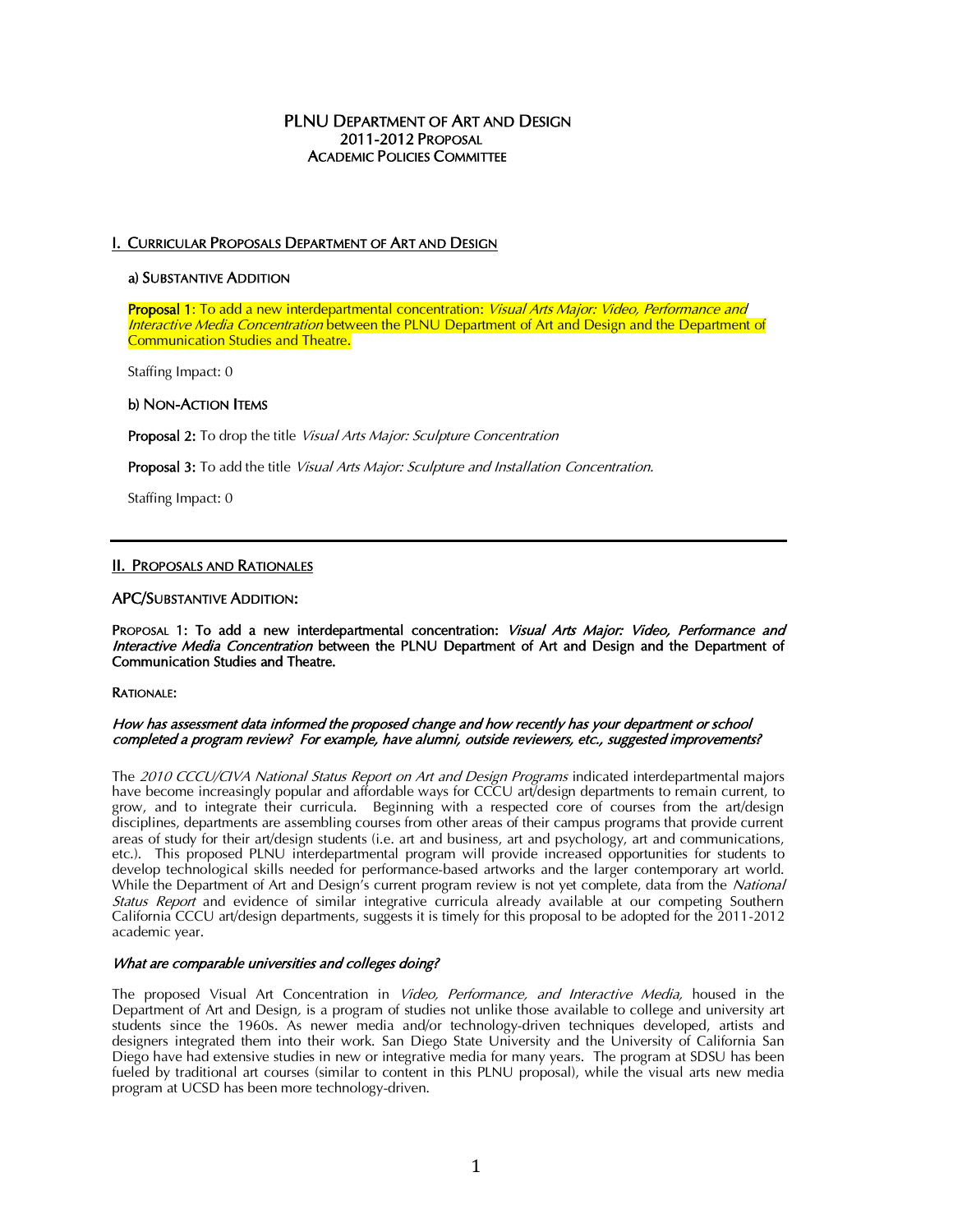Newer media programs are also available in CCCU-member schools, such as the integrative digital media majors at Eastern Mennonite University, VA, Indiana Wesleyan University, IN, and more locally at Azusa Pacific University and Biola University. In these cases, art/design departments have chosen to combine traditional art skills with higher technologies in either their fine art or graphic design programs. They, like a quarter of participating institutions in the CCCU/CIVA National Status Report, use interdepartmental courses to bring together video and film technologies for their art students. The majors are normally a combination of communication arts and visual arts courses. These interdepartmental majors limit redundancies and costs of similar coursework taught in two separate departments.

#### How does the change accommodate the department or school's learning outcomes for the major, minor, concentration, etc.? For instance, does the change help balance out the curriculum, or does it fill in a missing gap that would help strengthen the program? Does it add breadth or depth, etc.?

## DEPARTMENT AND STUDENT LEARNING OUTCOMES

### Department Learning Outcomes

Students who complete a PLNU undergraduate major in art or design will:

- Be knowledgeable in a range of visual art forms.
- Be able to perform current skills and techniques in selected art media and technologies.
- Create original artworks in studio and/or design both within and beyond the classroom setting.
- Use the language of art and principles of design to describe, analyze, and evaluate works of art.
- Be knowledgeable in the history of western and nonwestern art from ancient to contemporary times.
- Be able to critically observe and appreciate a broad range of art and design from different cultures.
- Know how to communicate theoretical and contemporary issues in art and design.

#### Student Learning Outcomes: Proposal 1

PLNU Department of Art and Design and the Department of Communication Studies and Theatre -- Interdepartmental Visual Arts Major: Video, Performance and Interactive Media Concentration:

#### **Remembering**

Students will learn, define, memorize, and articulate histories and theories of electronic media and performance through required coursework and assessment tools.

#### Understanding

- Students will be able to identify, differentiate, and explain discipline-specific content and theories in video, performance, and interactive media, from courses taken in the PLNU Department of Art and Design and the Department of Communication Studies and Theatre.
- Students with a Concentration in Video, Performance, and Interactive Media will demonstrate an understanding of and be able to articulate the inter-relationships between visual versus narrative art forms.
- Art students will be able to articulate how working in time-based newer media (experimental video, film, digital techniques) differs from traditional art forms, as well as narrative-based media.

#### Applying

- Students majoring in Visual Arts (Studio) with a *Video, Performance, and Interactive Concentration* will demonstrate abilities to create works of art using digital, video, and film media currently unavailable in the art/design program.
- Students will demonstrate abilities to create works of art and build portfolios using time-based media that will prepare them for contemporary graduate programs in studio arts.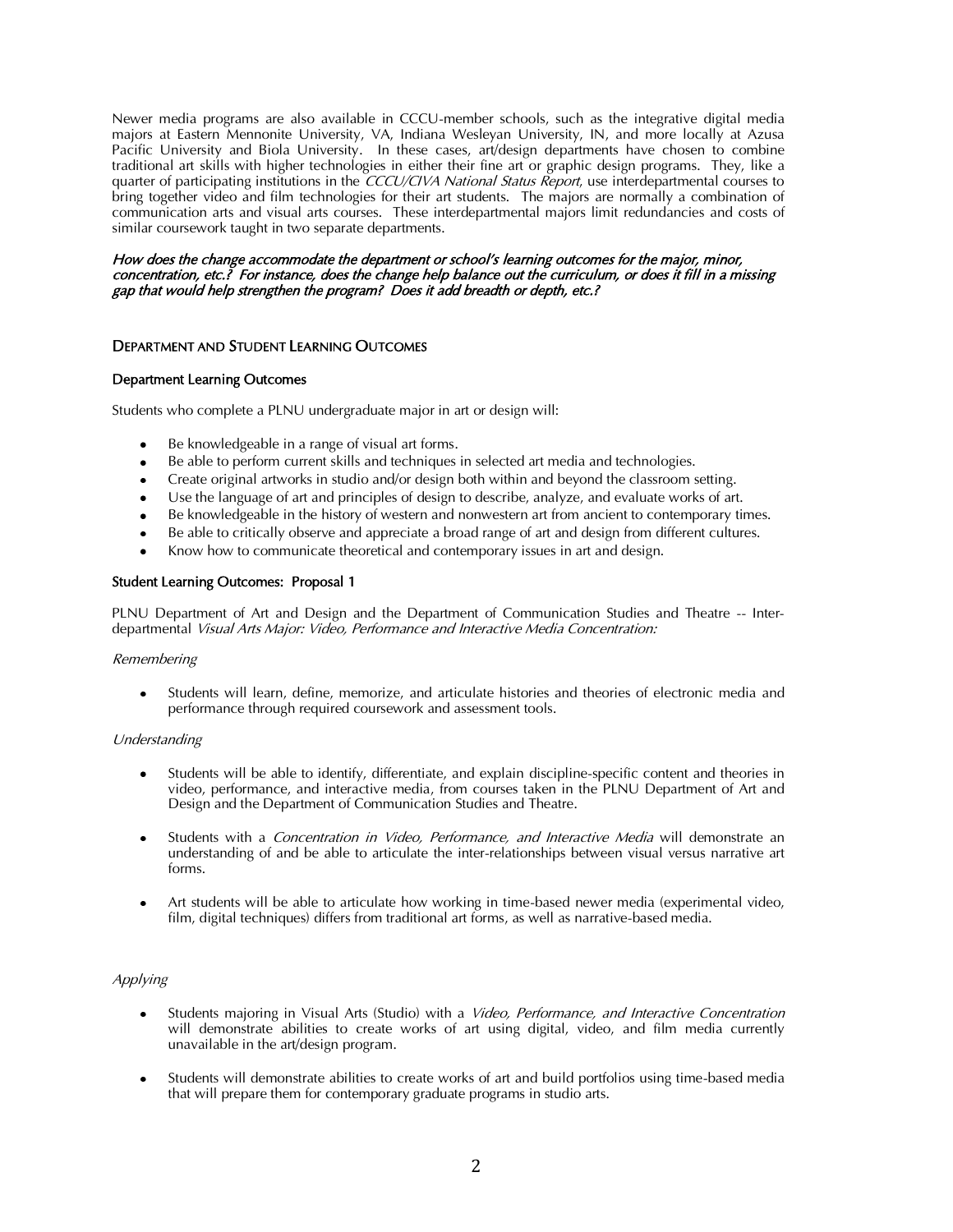Students will demonstrate abilities to create artworks using video and film techniques commonly used in current fine art, entertainment, and other technological industries.

#### Analyzing

- Students majoring in Visual Arts (Studio) with a *Video, Performance, and Interactive Concentration* will demonstrate analytic skills that enable them to discuss relationships and differences between the communication, theatre, and visual arts disciplines.
- Art students majoring in the interdepartmental concentration will demonstrate abilities to engage in creative critiques, interactions, and dialogues about time-based works of art during classroom activities.

#### Evaluating

- Students will be able to evaluate their new skills, techniques, and understandings of time-based media by means of their art projects, portfolios, classroom critiques, senior exhibitions, tests, and written assignments.
- PLNU art students completing capstone requirements for the new major will assess by means of their exhibition-ready work and course assignments, that they are prepared for graduate school programs or the current art market.

#### **Creating**

PLNU art students will demonstrate that their video, performance, and/or interactive media skills and techniques learned in the new concentration, provide broader and more competitive choices to create contemporary works of art. (PLNU Department of Art and Design studio faculty members are practicing artist/teachers who are exhibiting contemporary works in major Southland museums. Their expertise will continue to influence the artworks of PLNU studio majors in this new concentration.)

#### Is the change related to stipulations imposed by outside accrediting agencies (addressing standards, etc.)?

This new Visual Art Concentration is not required by an outside accrediting agency for the Department of Art and Design, however, the proposed program is in keeping with National Association of Schools and Colleges/ NASAD guidelines for integrated visual arts programs.

### How does the proposed change relate to the mission of the university?

This new Visual Art Concentration will further service goals for currency and excellence in the Department of Art and Design. Skills learned in the mix of traditional art subject matter and new technologies will facilitate opportunities for the program's graduates to compete in the larger arts community and serve the arts in the church.

### What impact will it have on the size of the major, minor, etc.?

The addition of this proposed new concentration will provide the Department of Art and Design a potential new recruiting choice for incoming students and add an important, integrative program to the current curricula. As identified above, Azusa Pacific University and Biola University already offer these kinds of interdisciplinary programs to their art students. We will simply become more competitive in the Southern California market as to what is already available at our closest CCCU institutions. The potential popularity of this new concentration at PLNU may also increasingly balance the number of students majoring in graphic design versus visual art. Initially, a projected number of 8-10 students in the new concentration per year may be a reasonable guess.

The new concentration will be another effort on the part of the Department of Art and Design to remain current and provide clear guidance to students about their programs of studies in visual art (or graphic design.) Through advising guides, faculty advising, and information about auxiliary programs (i.e. the CCCU Film Studies Program in Los Angeles,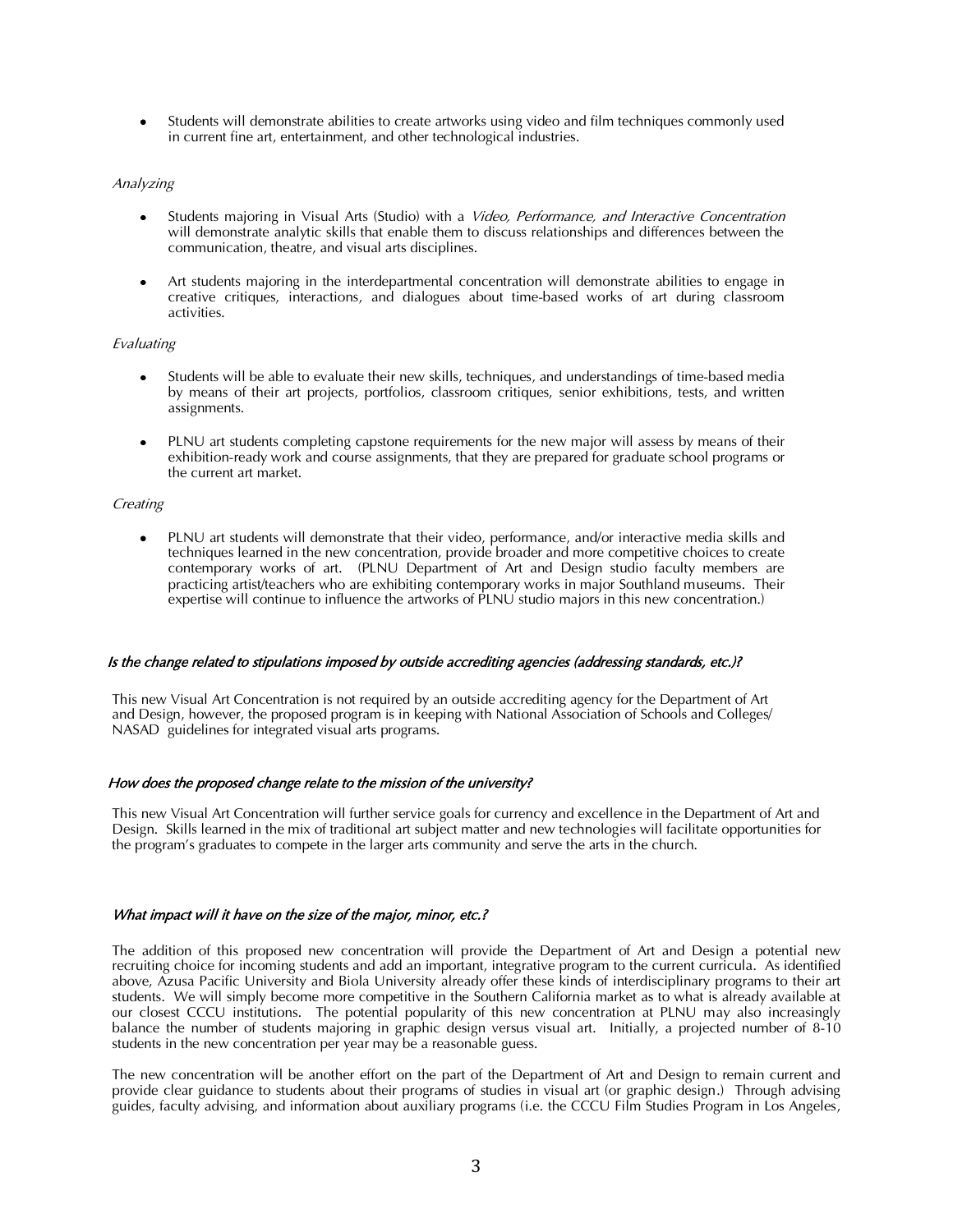NYCAMS program in New York City, study abroad, etc.) students will be well informed of choices for their integrated program. Rather than an informal approach to elective credits in video, film, and other technology courses, a sequential program of studies will be provided for them.

## Will the change(s) be sustainable with human and financial resources?

It is projected that the possibilities of increased numbers of students taking this current and popular area of study will also increase tuition dollars for the Department of Art and Design and the Department of Communication and Theatre. Lab fees and departmental budgeting should make this new program an affordable addition to the PLNU program offerings.

## Technological Impact:

New equipment for this interdepartmental major will be relative to current needs within the two departments. Updating video and film equipment used by the Department of Communication Studies and Theatre will likely be necessary, as will be the case with or without the proposed major. In the art program, data projectors installed in each classroom will be the goal. This hardware is needed whether or not this new concentration is adopted.

### Will there be sufficient lab space if needed?

Current space on the main campus can sustain this proposed new concentration, however additional facilities at an offcampus site will greatly enhance the quality and scale of the artwork students can produce.

# III. CATALOG COPY:

#### Visual Arts Major: Video, Performance, and Interactive Media Concentration

| LOWER-DIVISION REQUIREMENTS                                            |   |
|------------------------------------------------------------------------|---|
| ART 103 - Two-Dimensional Design or ART 104 - Three-Dimensional Design | 3 |
| ART 115 - Drawing I                                                    | 3 |
| ART 200 - History of Art I*                                            | 3 |
| ART 201 - History of Art II*                                           | 3 |
| ART 215 - Introduction to Computer Graphics                            | 3 |
| ART 226 - Digital Photography                                          | 3 |
| COM 243 – Introduction to TV and Film Production                       | 3 |
| COM 275 – Audio Production                                             | 2 |
| * Fulfills General Education Requirement                               |   |
| <b>LOWER DIVISION UNITS: 23 Semester Hours</b>                         |   |
| UPPER-DIVISION REQUIREMENTS                                            |   |

| <b>UPPER-DIVISION REQUIREMENTS</b>                    |   |
|-------------------------------------------------------|---|
| ART 305 - Contemporary Art History                    | 3 |
| ART 315 – Introduction to Interactive/Web Application | 3 |
| ART 390 – Advanced Studio Practice                    | 3 |
| ART 450 – Interactive/ Web Design                     | 3 |
| COM 300 - Narrative and Documentary Film              | 3 |
| COM 442 – Field Production                            | 2 |
| COM 443 – Studio Production                           | 2 |
| <b>CAPSTONE COURSES</b>                               |   |
| ART 420 - Contemporary Studio Seminar                 | 3 |
| ART 466 – Exhibition Preparation                      | 3 |
| ART 467 – Senior Exhibition                           | 1 |
|                                                       |   |

UPPER DIVISION UNITS: 26 Semester Hours

TOTAL UNITS IN THE VISUAL ART MAJOR: Video, Performance, and Interactive Media Concentration: 49 Semester Hours

RECOMMENDED ELECTIVES\*: TRE270 Acting TRE354 Movement I